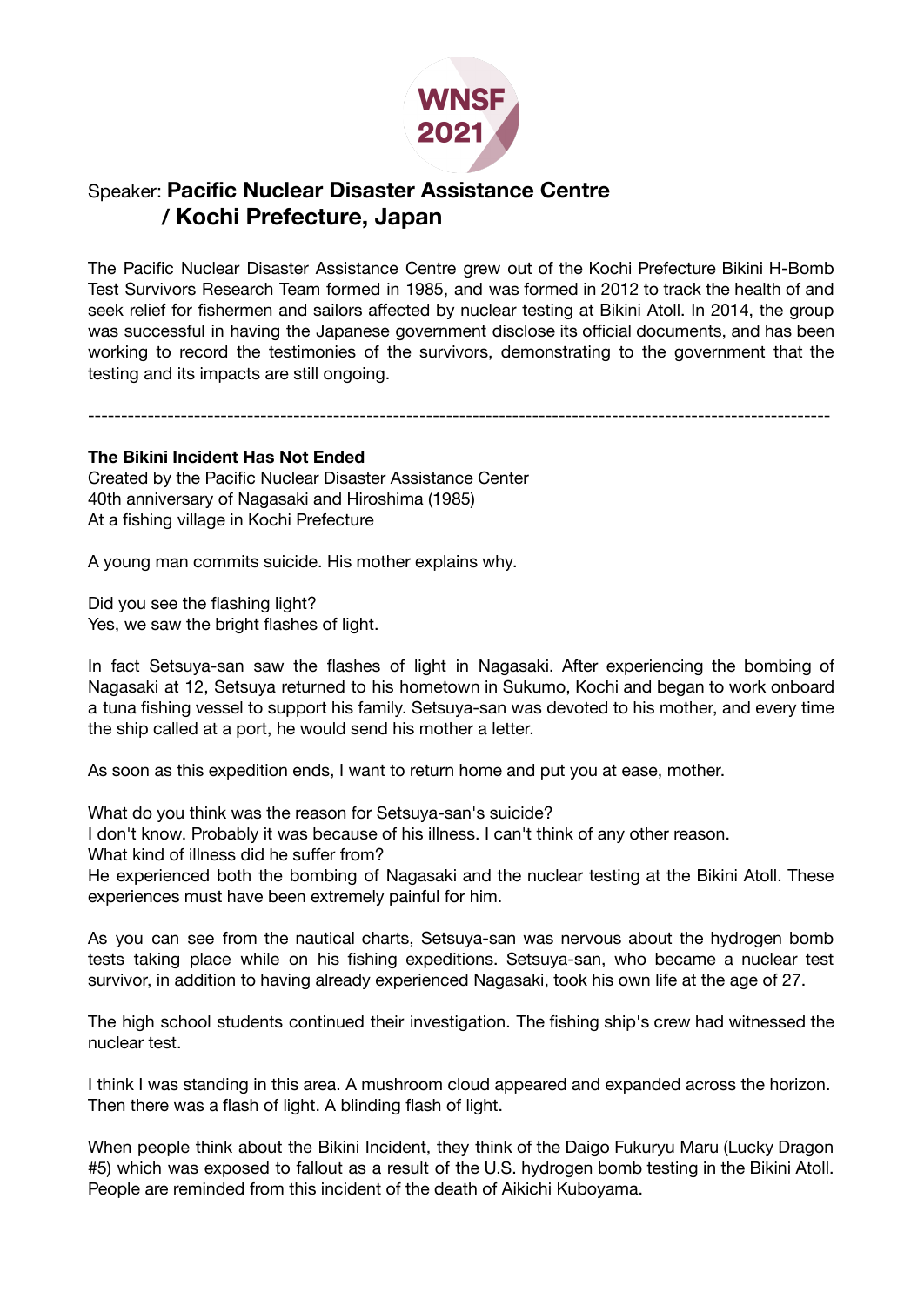

National High School Students' Peace Rally

We are members of the Kochi Prefectural High School Seminar. Our motto is "to consider peace and youth from where we stand.

We have been engaging in peace education that looks at issues related to our community. We hope that all of you will conduct your own exploration into this issue and incorporate it into your learning process.

What was the Bikini Incident?

The coral reefs of the Pacific Ocean Bikini Atoll, in the Marshall Islands March 1, 1954

The U.S. conducted a hydrogen bomb test. It was 1,000 times more powerful than the atomic bomb dropped on Hiroshima.

160km away from the test site, a Japanese pelagic tuna fishing vessel, the Daigo Fukuryu Maru, was in operation. The 23 crew members onboard were exposed to radiation. Half a year later, Aikichi Kuboyama, the Chief Radio person, passed away. Six hydrogen bomb tests were held during a 2.5-month period. During this time in the surrounding seas, many fishermen were traversing the oceans in search of tuna. Some people suspected radiation exposure, but the Japanese government did not recognize this fact. The year following the nuclear test (US-Japan Official Document) The problem was considered resolved after a 2 million dollar condolence payment from the US.

## Crew member Yokemoto Komatsu:

Around the time we began getting married and having kids, we became worried. Not just me, but my friends as well. I had served as crew on a ship in Misaki. My friends passed away from cancer. Two of my friends passed away from cancer. The crew from the ship in Misaki, passed away one after the other. My elder brother developed skin cancer. His thumb was amputated at the first joint. His cancer spread to his lung.

Was your brother on the same ship?

Yes.We were forced to throw away the fish all night long. We heard that the fish were contaminated with radiation. They conducted tests on people too but did not give us any information.

There was an abnormally low rate in the total number of red blood cells.

Former crew member Taniwaki-san has a hematopoietic disorder. He became anemic in his 40s, and underwent simultaneous surgeries on his liver and stomach.

When I hear people say that these illnesses are not related to the Bikini Incident, I feel abject frustration."

Testimony from Families: He had esophogeal cancer

It was discovered too late. It had already spread to his trachea."

My father had esophogeal cancer. He coughed up blood and passed away. My father spoke only once of the fact that he had been on a ship in operation near the Daigo Fukuryu Maru. He had a brain tumor.

They weren't able to operate?